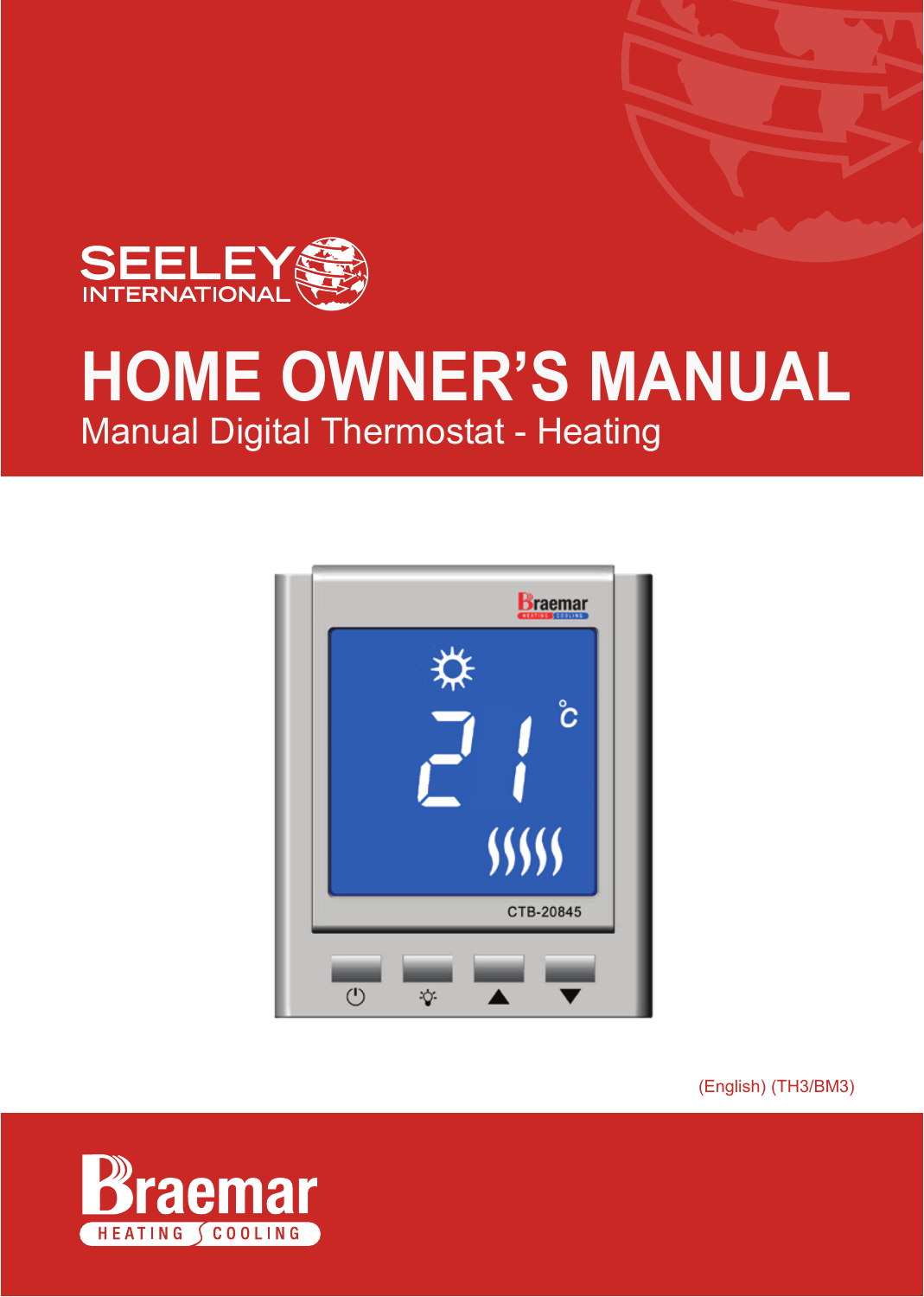# **HEATER IDENTIFICATION AND INSTALLATION**

| Model No:           | <b>This</b> |
|---------------------|-------------|
| Serial No:          | information |
| Installation date:  | is to be    |
|                     | completed   |
| Installer:          | by the      |
| Installer phone No: | installer   |

## **IMPORTANT SAFETY INFORMATION**

#### **THIS APPLIANCE MUST BE INSTALLED AND SERVICED BY AUTHORISED PERSONNEL ONLY.**

- **DO NOT:** Operate this appliance before reading these instructions.
- **DO NOT:** Place articles on or against this appliance.
- **DO NOT:** Use or store flammable materials near this appliance or its flue terminal.
- **DO NOT:** Spray aerosols in the vicinity of this appliance or its flue terminal while it is operating.
- **DO NOT:** Operate this appliance with any parts removed.
- **DO NOT:** Modify this appliance.
- **DO NOT:** Fit filters to warm air outlet registers.

For 3 and 4 star heaters, it is recommended that a flue guard be fitted where children may be able to touch the flue terminal - flue guard part No 079073.

## **IF YOUR HEATER STOPS WORKING**

Before requesting a service call please run through the simple checks in the "Troubleshooting" section of this manual.

If required, call Braemar Service on 1300 650 644.

For spare parts call 1300 367 437.

Seeley International Pty Ltd has a policy of continuous product development and therefore reserves the right to make changes to these specifications without notice. Whilst every care has been taken to ensure accuracy of the data compiled in the document, Seeley International Pty Ltd does not assume any liability for errors and/or omissions. Braemar is a registered trademark of Braemar Industries Pty Ltd.

Seeley International Pty Ltd ACN 054 687 035 Albury Manufacturing 77 North Street, Albury, NSW 2640

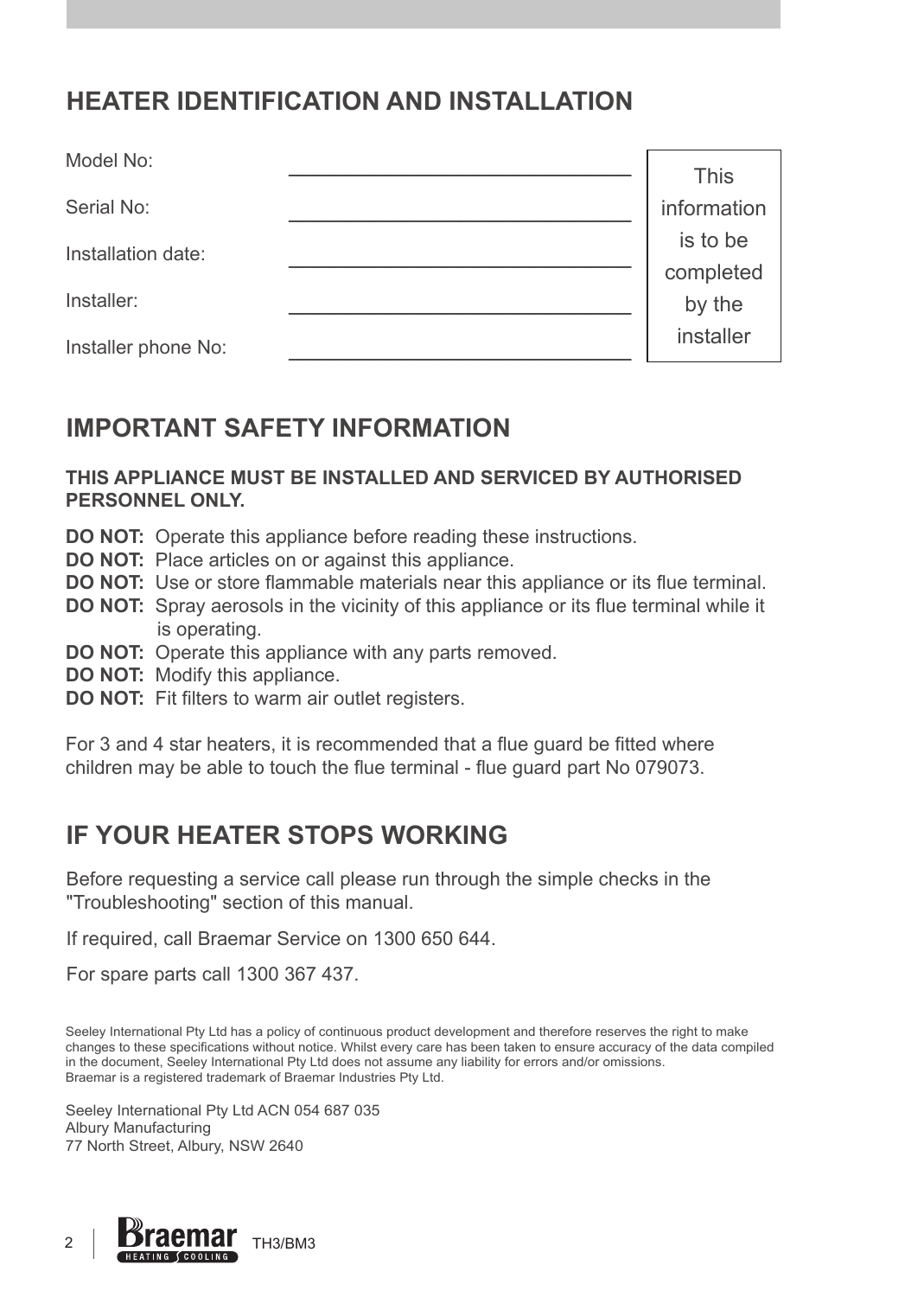# **HEATER OPERATION**

#### **Turning Heater On**

- **1** Press ON/OFF button.
- **2** The heater and room fan will start after a short delay (approximately 30-60 s) provided set temperature is greater than room temperature.

#### **Turning Heater Off**

- **1** Press ON/OFF button.
- **2** Heater will turn off, room fan will stop after approximately 60-90 s.

#### **Adjusting Set Temperature**

- **1** Press UP or DOWN ARROW button to increase or decrease setting - the displayed temperature will change to set temparature and flash.
- **2** Each press will increase or decrease the setting by 1<sup>o</sup>C.

### **Button Functions**





**SEELEY INTERNATIONAL –** HOME OWNER'S MANUAL 3